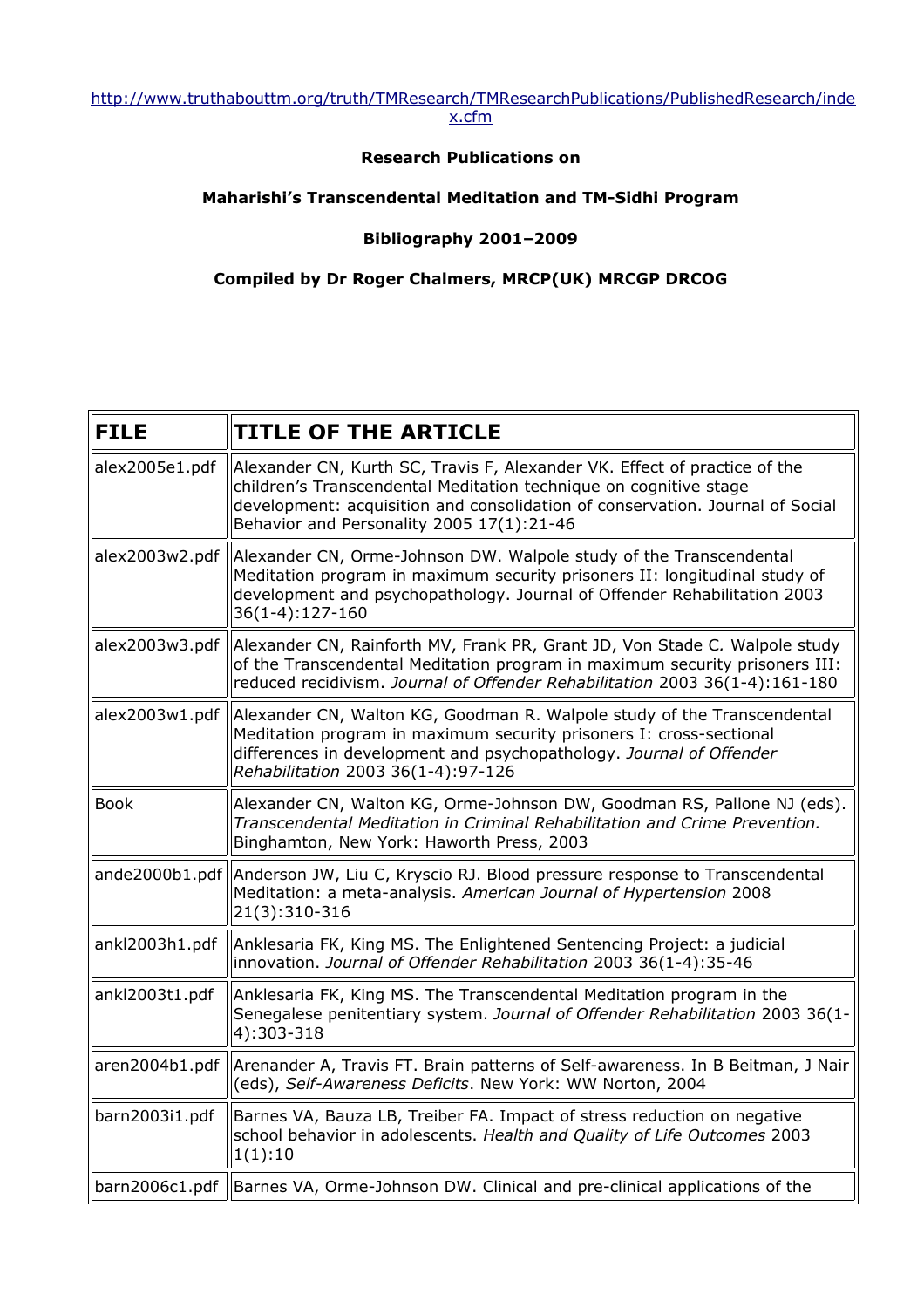|                 | Transcendental Meditation program in the prevention and treatment of<br>essential hypertension and cardiovascular disease in youth and adults.<br>Current Hypertension Reviews 2006 2(3):207-218                                                                                    |
|-----------------|-------------------------------------------------------------------------------------------------------------------------------------------------------------------------------------------------------------------------------------------------------------------------------------|
| barn2008i1.pdf  | Barnes VA, Orme-Johnson DW. El impacto de la reduccion del estres en el<br>hypertension esencial y las enfermedades cardiovasculares. Revista<br>Internacional De Ciencias Del Deporte (International Journal of Sports<br>Science) 2008 4(12):1-30                                 |
| barn2005i1.pdf  | Barnes VA, Schneider RH, Alexander CN, Rainforth M, Staggers F, Salerno, J.<br>Impact of Transcendental Meditation on mortality in older African Americans<br>with hypertension-eight-year follow-up. Journal of Social Behavior and<br>Personality 2005 17(1):201-216              |
| barn2001i1.pdf  | Barnes VA, Treiber FA, Davis H. Impact of Transcendental Meditation on<br>cardiovascular function at rest and during acute stress in adolescents with<br>high normal blood pressure. Journal of Psychosomatic Research 2001<br>51(4):597-605                                        |
| barn2004I1.pdf  | Barnes VA, Treiber FA, Johnson MH. Impact of stress reduction on ambulatory<br>blood pressure in African American adolescents. American Journal of<br>Hypertension 2004 17(4):366-369                                                                                               |
| broo2005w1.pdf  | Broome JR, Orme-Johnson D, Schmidt-Wilk J. Worksite stress reduction<br>through the Transcendental Meditation program. Journal of Social Behavior<br>and Personality 2005 17(1):235-276                                                                                             |
| brown2005o1.pdf | Brown CL. Overcoming barriers to use of promising research among elite<br>Middle East policy groups. Journal of Social Behavior and Personality 2005<br>17(1):489-546                                                                                                               |
|                 | Camelia CR, Hawkins, MA. The use of meditation with at-risk youth in the<br>Netherlands Antilles. Caribbean Journal of Criminology and Social Psychology<br>2005 10(1/2):102-140                                                                                                    |
| chan2005t1.pdf  | Chandler HM, Alexander CN, Heaton DP, Grant J. Transcendental Meditation<br>and postconventional self-development: a 10-year longitudinal study. Journal<br>of Social Behavior and Personality 2005 17(1):93-122                                                                    |
| davi2005a1.pdf  | Davies JL, Alexander CN. Alleviating political violence through reducing<br>collective tension: impact assessment analysis of the Lebanon war. Journal of<br>Social Behavior and Personality 2005 17(1):285-338                                                                     |
| dixo2005a1.pdf  | Dixon C, Dillbeck MC, Travis F, Msemaje H, Clayborne BM, Dillbeck SL,<br>Alexander CN. Accelerating cognitive and self development: longitudinal<br>studies with preschool and elementary school children. Journal of Social<br>Behavior and Personality 2005 17(1):65-91           |
|                 | Elder C, Aickin M, Bauer V, Cairns J, Vuckovic N. Randomized trial of a whole-<br>system Ayurvedic protocol for type 2 diabetes. Alternative Therapies 2006<br>$12(5):24-30$                                                                                                        |
| fiel2002e1.pdf  | Fields JZ, Walton KW, Schneider RH, Nidich SI, Pomerantz R, Suchdev P et al.<br>Effect of a multimodality natural medicine program on carotid atherosclerosis<br>in older subjects: a pilot trial of Maharishi Vedic Medicine. American Journal of<br>Cardiology 2002 89(8):952-958 |
|                 | Goodman RS, Goodman DH, Orme-Johnson DW. Congressional bipartisanship<br>through a consciousness-based approach. Proceedings of the 64th Annual<br>Meeting of the Midwest Political Science Association 2006 MPSA06<br>proceeding: 137454.doc                                       |
| good2001c1.pdf  | Goodman RS, Goodman DH, Wolfson RA. A consciousness-based approach to                                                                                                                                                                                                               |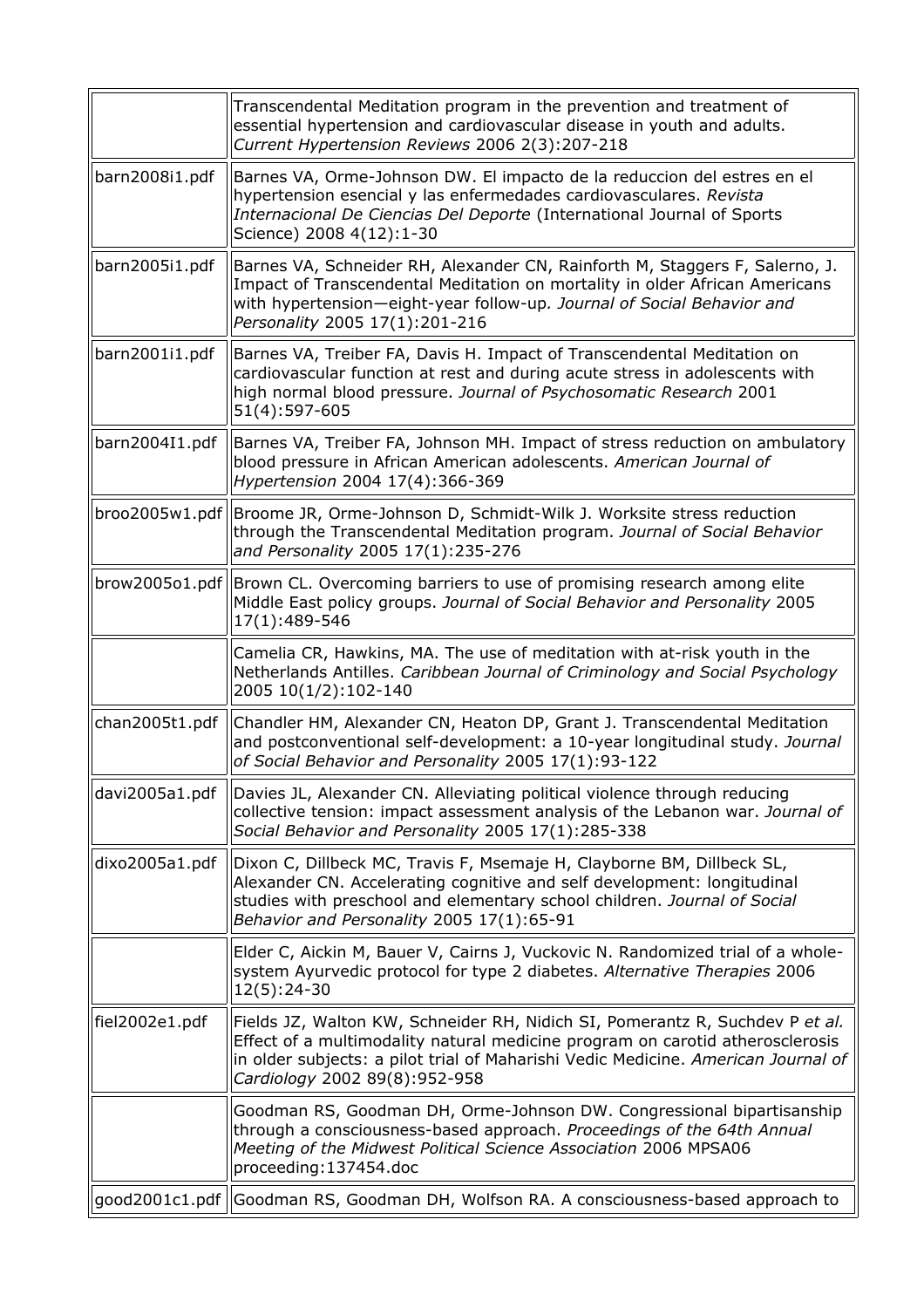|                | human security. In MV Naidu (ed.), Perspectives on Human Security (pp.189-<br>210). Brandon, Manitoba: Canadian Peace Research and Education<br>Association, 2001                                                                                                                                                                         |
|----------------|-------------------------------------------------------------------------------------------------------------------------------------------------------------------------------------------------------------------------------------------------------------------------------------------------------------------------------------------|
| good2003t1.pdf | Goodman RS, Walton KG, Orme-Johnson DW, Boyer R. The Transcendental<br>Meditation program: a consciousness-based developmental technology for<br>rehabilitation and crime prevention. Journal of Offender Rehabilitation 2003<br>$36(1-4):1-34$                                                                                           |
| gros2008u1.pdf | Grosswald SJ, Stixrud WR, Travis F, Bateh MA. Use of the Transcendental<br>Meditation technique to reduce symptoms of Attention Deficit Hyperactivity<br>Disorder (ADHD) by reducing stress and anxiety: an exploratory<br>study. Current Issues in Education [On-line] 2008 10(2).<br>Available: http://cie.ed.asu.edu/volume10/number2/ |
| haru2009h1.pdf | Harung H, Travis F, Blank W, Heaton D. Higher development, brain<br>integration, and excellence in leadership. Management Decision 2009<br>47(6):872-894                                                                                                                                                                                  |
| hawk2003e1.pd  | Hawkins MA. Effectiveness of the Transcendental Meditation program in<br>criminal rehabilitation and substance abuse recovery: a review of the<br>research. Journal of Offender Rehabilitation 2003 36(1-4):47-66                                                                                                                         |
| hawk2003c1.pdf | Hawkins M, Alexander CN, Travis FT, Camelia CR, Walton KG, Durchholz CF et<br>al. Consciousness-based approach to rehabilitation of inmates in the<br>Netherlands Antilles: psychosocial and cognitive changes. Journal of Offender<br>Rehabilitation 2003 36(1-4):205-228                                                                |
| hawk2005r1     | Hawkins MA, Orme-Johnson DW, Durchholz CF. Re-enlivening and Fulfilling<br>the Criminal Justice Rehabilitative Ideal through the Transcendental Meditation<br>and TM-Sidhi Programs: Primary, Secondary, and Tertiary Prevention. Journal<br>of Social Behavior and Personality 2005 17(1):443-488                                        |
| heat2001a1.pdf | Heaton D, Harung HS. Awakening creative intelligence and peak performance:<br>reviving an Asian tradition. Chapter in J Kidd et al. (eds), Human Intelligence<br>Deployment in Asian Business. London: Macmillan, and New York: St. Martin's<br>Press, 2001                                                                               |
|                | heat2004c1.pdf   Heaton D, Schmidt-Wilk J, Travis FT. Constructs, methods, and measures for<br>researching spirituality in organizations. Journal of Organizational Change<br>Management 2004 17(1):62-82                                                                                                                                 |
|                | Hebert JR, Lehmann D, Tan G, Travis FT, Arenander A. Enhanced EEG alpha<br>time-domain phase synchrony during Transcendental Meditation: implications<br>for cortical integration theory. Signal Processing 2005 85(11):2213-2232                                                                                                         |
| herr2005c1.pdf | Herron RE. Can the Transcendental Meditation program reduce medical<br>expenditures of older people? A longitudinal medical cost minimization study<br>in Canada. Journal of Social Behavior and Personality 2005 17(1):415-442                                                                                                           |
| infa2001c1.pdf | Infante JR, Torres-Avisbal M, Pinel P, Vallejo JA, Peran F, Gonzalez F et al.<br>Catecholamine levels in practitioners of the Transcendental Meditation<br>technique. Physiology and Behavior 2001 72(2):141-146                                                                                                                          |
| jaya2007e1.pdf | Jayadevappa R, Johnson JC, Bloom BS, Nidich S, Desai S, Chhatre S et al.<br>Effectiveness of Transcendental Meditation on functional capacity and quality<br>of life of African Americans with congestive heart failure: a randomized control<br>study. Ethnicity and Disease 2007 17:72-77                                               |
| jone2003a1.pdf | Jones C, Clayborne M, Grant JD, Rutherford G. Attacking crime at its source:<br>consciousness-based education in the prevention of violence and anti-social<br>behavior. Journal of Offender Rehabilitation 2003 36(1-4):229-256                                                                                                          |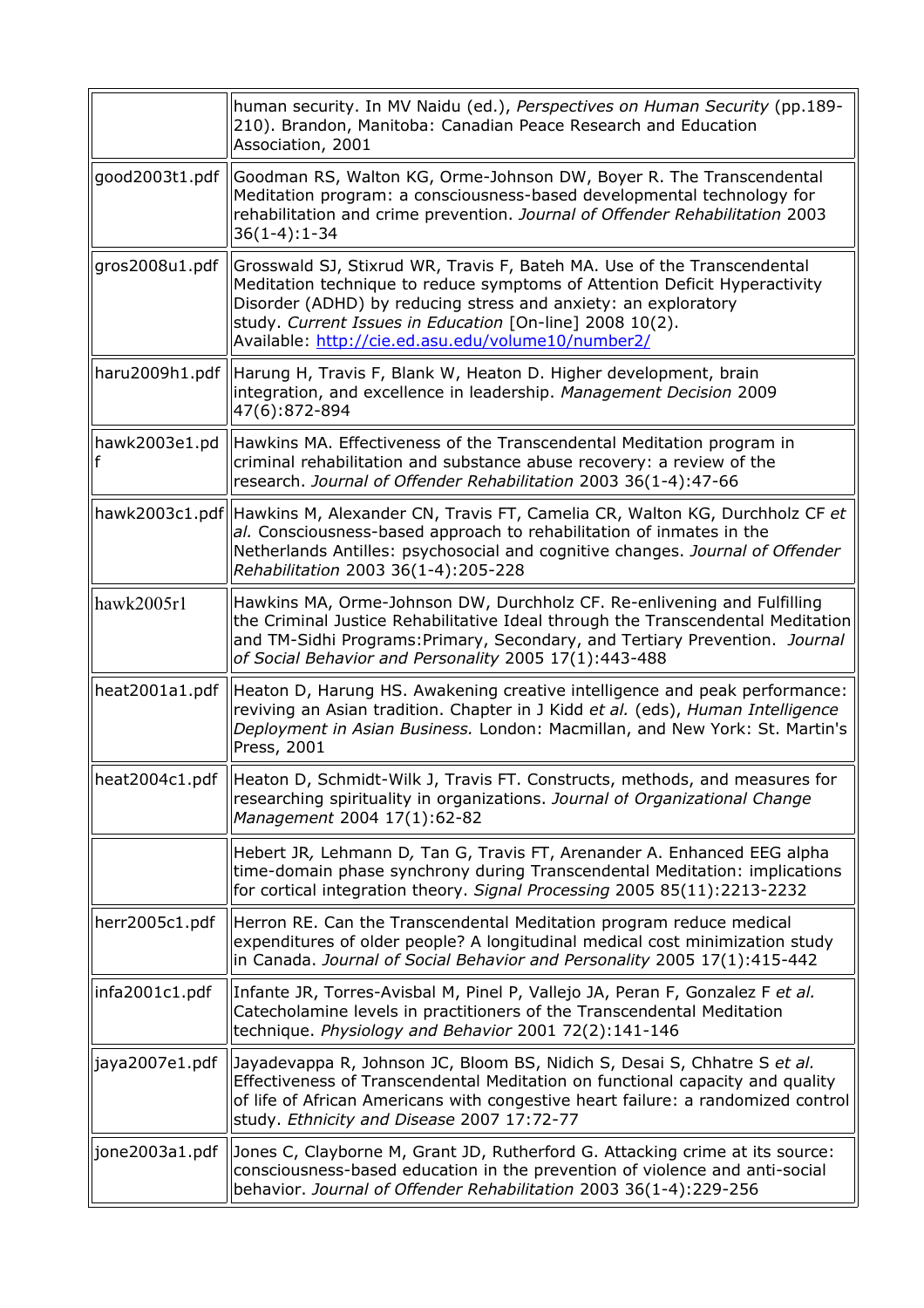| kond2001i1.pdf | Kondwani KA, Lollis CM. Is there a role for stress management in reducing<br>hypertension in African Americans? Ethnicity and Disease 2001 11:788-792                                                                                                                                              |
|----------------|----------------------------------------------------------------------------------------------------------------------------------------------------------------------------------------------------------------------------------------------------------------------------------------------------|
| magi2003c1.pdf | Magill DL. Cost savings from teaching the Transcendental Meditation program.<br>Journal of Offender Rehabilitation 2003 36(1-4):319-332                                                                                                                                                            |
|                | Mason LI, Patterson RP, Radin DI. Exploratory study: the random number<br>generator and group meditation. Journal of Scientific Exploration 2007<br>21(2):295-317                                                                                                                                  |
| orme2003p1.pd  | Orme-Johnson DW. Preventing crime though the Maharishi Effect. Journal of<br>Offender Rehabilitation 2003 36(1-4):257-281                                                                                                                                                                          |
|                | orme2006e1.pdf Orme-Johnson DW. Evidence that the Transcendental Meditation program<br>prevents or decreases diseases of the nervous system and is specifically<br>beneficial for epilepsy. Medical Hypotheses 2006 67:240-246                                                                     |
| orme2008j1.pdf | Orme-Johnson DW. Commentary on the AHRQ report on research on<br>meditation practices in health. The Journal of Alternative and Complementary<br>Medicine 2008 14(10):1215-1221                                                                                                                    |
|                | orme2005c1.pdf   Orme-Johnson, DW, Alexander, CN, Hawkins MA. Critique of the National<br>Research Council's report on meditation. Journal of Social Behavior and<br>Personality 2005 17(1):383-414                                                                                                |
| orme2005r1.pdf | Orme-Johnson DW, Barnes VA, Hankey AM, Chalmers RA. Reply to critics of<br>research on Transcendental Meditation in the prevention and control of<br>hypertension. Journal of Hypertension 2005 23(5):1107-1108                                                                                    |
| orme2003p2.pd  | Orme-Johnson DW, Dillbeck MC, Alexander CN. Preventing terrorism and<br>international conflict: effects of large assemblies of participants in the<br>Transcendental Meditation and TM-Sidhi programs. Journal of Offender<br>Rehabilitation 2003 36(1-4):283-302                                  |
| orme2003f1.pdf | Orme-Johnson DW, Moore RM. First prison study using the Transcendental<br>Meditation program: La Tuna Federal Penitentiary. Journal of Offender<br>Rehabilitation 2003 36(1-4):89-96                                                                                                               |
|                | Orme-Johnson DW, Oates RM. A field-theoretic view of consciousness: reply to<br>critics. Journal of Scientific Exploration 2009 23(2):139-166                                                                                                                                                      |
| orme2006n1.pd  | Orme-Johnson DW, Schneider RH, Son YD, Nidich S, Cho Z-H. Neuroimaging<br>of meditation's effect on brain reactivity to pain. NeuroReport 2006<br>17(12):1359-1363                                                                                                                                 |
| paul2006e1.pdf | Paul-Labrador M, Polk D, Dwyer JH, Velasquez I, Nidich SI, Rainforth M et al.<br>Effects of a randomized controlled trial of Transcendental Meditation on<br>components of the metabolic syndrome in subjects with coronary heart<br>disease. Archives of Internal Medicine 2006 166(11):1218-1224 |
| rain2003e1.pdf | Rainforth M, Alexander CN, Cavanaugh KL. Effects of the Transcendental<br>Meditation program on recidivism of former inmates of Folsom Prison: survival<br>analysis of 15-year follow-up data. Journal of Offender Rehabilitation 2003<br>35:181-204                                               |
|                | Rainforth MV, Schneider RH, Nidich SI, Gaylord-King C, Salerno JW, Anderson<br>JW. Stress reduction programs in patients with elevated blood pressure: a<br>systematic review and meta-analysis. Current Hypertension Reports 2007<br>9(6):520-528                                                 |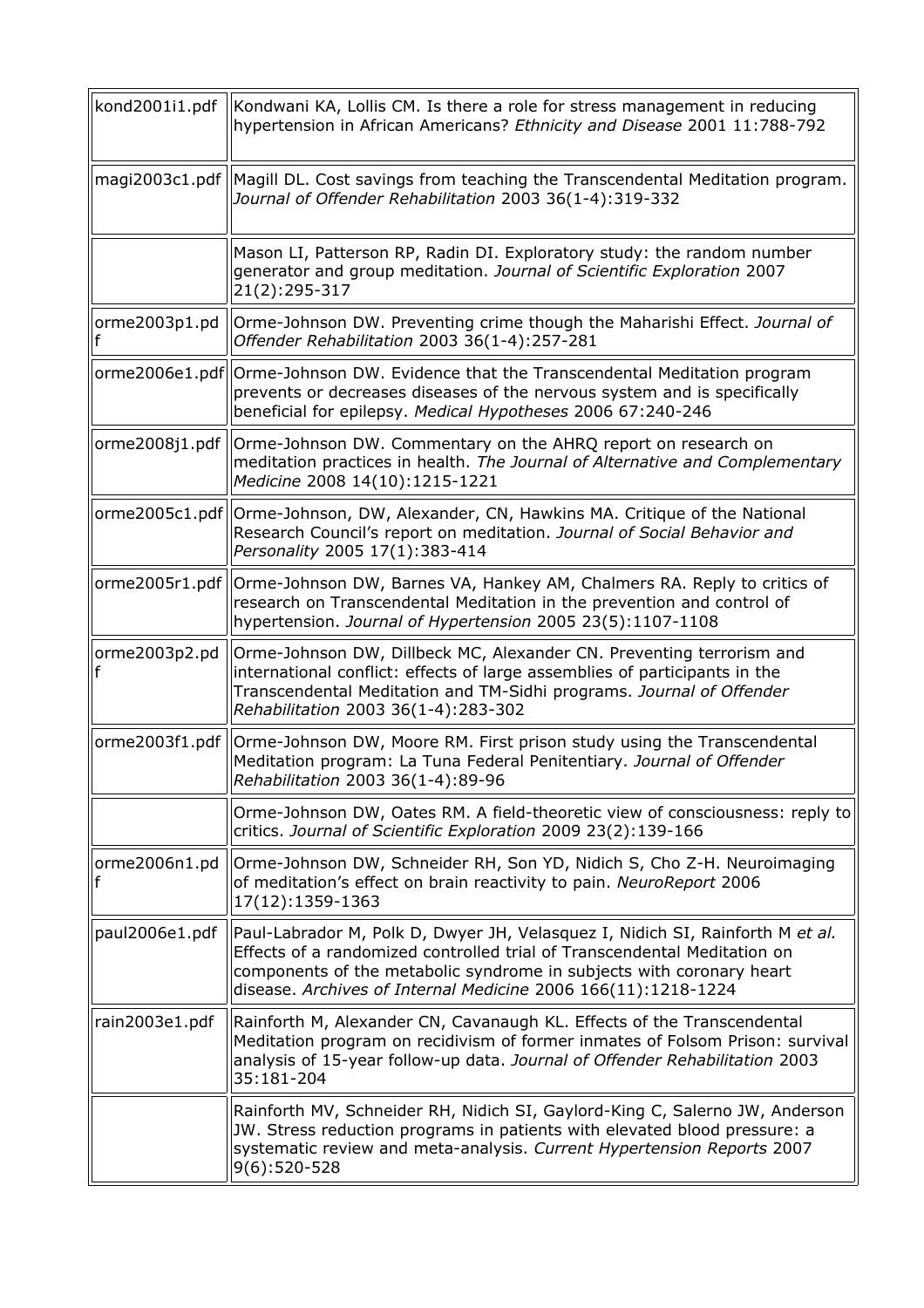| rani2000e1.pdf | Rani JR, Rao PV. Effects of meditation on attention processes. Journal of Indian<br>Psychology. 2000 18(1):52-60                                                                                                                                                     |
|----------------|----------------------------------------------------------------------------------------------------------------------------------------------------------------------------------------------------------------------------------------------------------------------|
| schm2003t1.pdf | Schmidt-Wilk J. TQM and the Transcendental Meditation program in a Swedish<br>top management team. The TQM Magazine 2003 15(4):219-229                                                                                                                               |
| schm1994i1.pdf | Schmidt-Wilk J, Alexander CN, Swanson GC. Introduction of the<br>Transcendental Meditation program in a Norwegian top management team. In<br>B Glaser (ed.), Grounded Theory: 1984-1994. Mill Valley, California: Sociology<br>Press, 2003                           |
| schn2002d1.pdf | Schneider RH, Alexander CN, Salerno JW, Robinson Jr DK, Fields JZ, Nidich SI.<br>Disease prevention and health promotion in the aging with a traditional<br>system of natural medicine: Maharishi Vedic Medicine. Journal of Aging and<br>Health 2002 14(1):57-78    |
|                | Schneider RH, Alexander CN, Staggers F, Orme-Johnson D, Rainforth M,<br>Salerno J et al. A randomized controlled trial of stress reduction in African<br>Americans treated for hypertension for over one year. American Journal of<br>Hypertension 2005 18(1):88-98  |
| schn2005l1.pdf | Schneider RH, Alexander CN, Staggers F, Rainforth M, Salerno JW, Hartz A et<br>al. Long-term effects of stress reduction on mortality in persons $\ge$ /=55 years<br>of age with systemic hypertension. American Journal of Cardiology 2005<br>95(9):1060-1064       |
| schn2001b1.pdf | Schneider RH, Castillo-Richmond A, Alexander CN, Myers H, Kaushik V,<br>Aranguri C et al. Behavioral treatment of hypertensive heart disease in African<br>Americans: rationale and design of a randomized controlled trial. Behavioral<br>Medicine 2001 27(2):83-95 |
| schn2001t1.pdf | Schneider RH, Nidich SI, Salerno JW. The Transcendental Meditation program:<br>reducing the risk of heart disease and mortality and improving quality of life in<br>African Americans. Ethnicity and Disease 2001 11:159-160                                         |
| schn2003f1.pdf | Schneider RH, Salerno J, Nidich SI. Future trends in use: focus on a traditional<br>system of natural medicine. In N Cherniack, P Cherniack (eds), Alternative<br>Medicine for the Elderly (pp. 73-87). New York: Springer-Verlag, 2003                              |
|                | Schneider RH, Walton KG, Salerno JW, Nidich SI. Cardiovascular disease<br>prevention and health promotion with the Transcendental Meditation program<br>and Maharishi Consciousness-Based Health Care. Ethnicity & Disease 2006<br>16(3) Supplement 4:15-26          |
|                | Scurfield L. Transcendental Meditation. Australian Family Physician 2001<br>30:735-736                                                                                                                                                                               |
| so2001t1.pdf   | So KT, Orme-Johnson DW. Three randomized experiments on the holistic<br>longitudinal effects of the Transcendental Meditation technique on cognition.<br>Intelligence 2001 29(5):419-440                                                                             |
|                | Sridevi K, Krishna Rao PV. Temporal effects of meditation on cognitive style.<br>Journal of Indian Psychology 2003 21:38-51                                                                                                                                          |
| tann2009e1     | Tanner MA, Travis F, Gaylord-King C, Haaga DAF, Grosswald S, Schneider RH.<br>The effects of the Transcendental Meditation program on mindfulness. Journal<br>of Clinical Psychology 2009 (in press)                                                                 |
| trav2001a1.pdf | Travis FT. Autonomic and EEG patterns distinguish transcending from other<br>experiences during Transcendental Meditation practice. International Journal<br>of Psychophysiology 2001 42(1):1-9                                                                      |
| trav2001t1.pdf | Travis FT. Transcendental Meditation technique. In WE Craighead, CB                                                                                                                                                                                                  |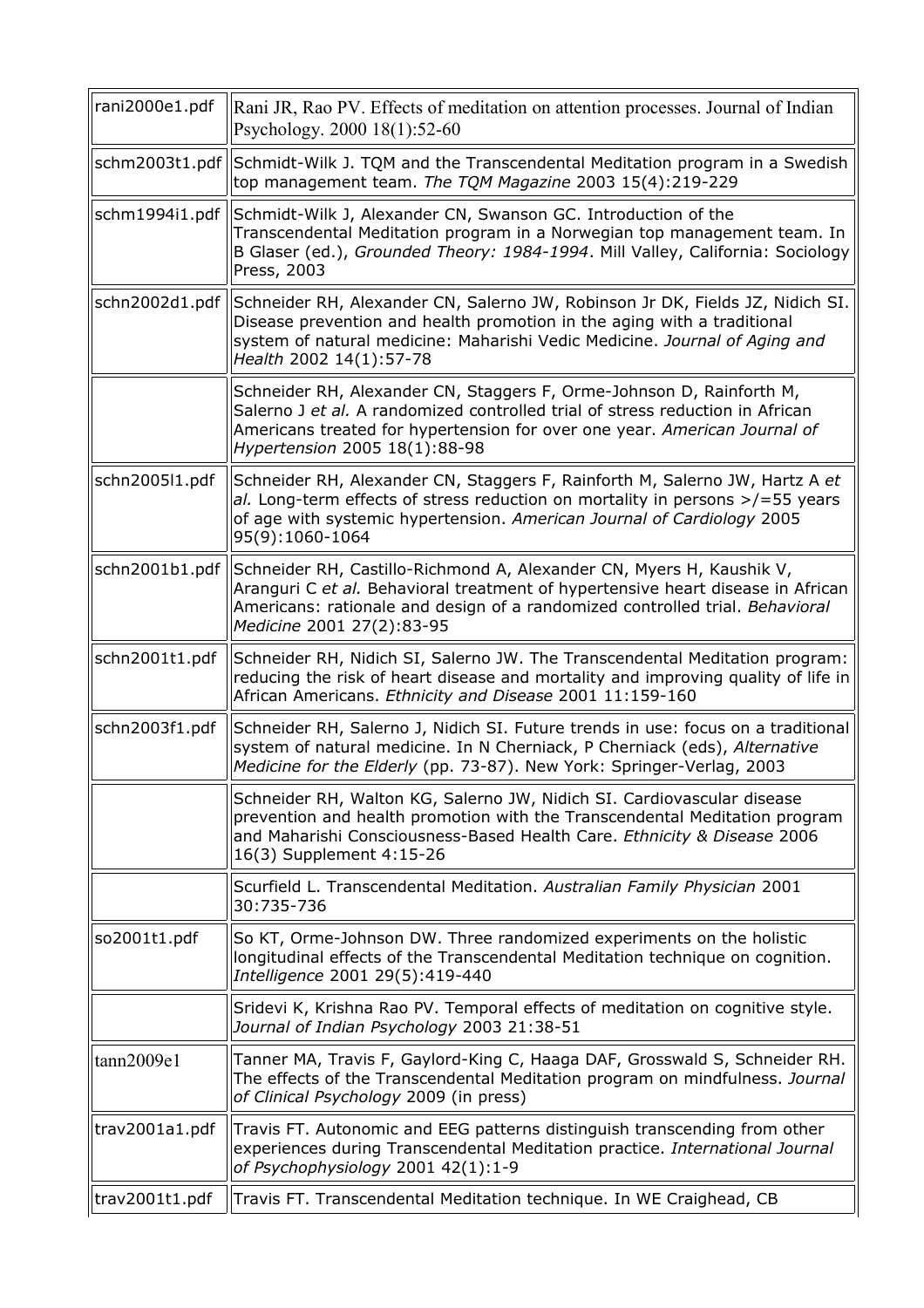|                              | Nemeroff (eds), The Corsini Encyclopedia of Psychology and Behavioral<br>Science, 3rd edition (pp.1705-1706). New York: John Wiley & Sons, 2001                                                                                                                                     |
|------------------------------|-------------------------------------------------------------------------------------------------------------------------------------------------------------------------------------------------------------------------------------------------------------------------------------|
|                              | Travis FT. From I to I: concepts of Self on an object-referral/ self-referral<br>continuum. In AP Prescott (ed.), The Concept of Self in Psychology. New York:<br>Nova Publishing, 2006                                                                                             |
| trav2006c1.pdf               | Travis FT, Arenander A. Cross-sectional and longitudinal study of effects of<br>Transcendental Meditation practice on interhemispheric frontal asymmetry and<br>frontal coherence. International Journal of Neuroscience 2006 116(12):1519-<br>38                                   |
| trav2004p1.pdf               | Travis FT, Arenander A, DuBois D. Psychological and physiological<br>characteristics of a proposed object-referral/self-referral continuum of self-<br>awareness. Consciousness and Cognition 2004 13(2):401-420                                                                    |
|                              | Travis FT, Brown S. My brain made me do it: brain maturation and levels of<br>self-development. In AH Pfaffenberger, PW Marko, T Greening (eds), The<br>Postconventional Personality: Perspectives on Higher Development. New York:<br>Sage Publishing, 2009 (in press)             |
| trav2009s1.pdf               | Travis FT, Haaga DH, Hagelin JS, Tanner M, Arenander A, Nidich S, et al. A<br>self-referential default brain state: patterns of coherence, power, and<br>eLORETA sources during eyes-closed rest and the Transcendental Meditation<br>practice. Cognitive Processes 2009 (in press) |
| trav2009a1.pdf               | Travis F, Haaga DA, Hagelin JS, Tanner M, Nidich S, Gaylord-King C et al.<br>Effects of Transcendental Meditation practice on brain functioning and stress<br>reactivity in college students. International Journal of Psychophysiology 2009<br>71(2):170-176                       |
| trav2003m1                   | Travis FT, Munly K, Olsen T. The significance of Transcendental Consciousness<br>for addressing the "hard" problem of consciousness, Journal of Social Behavior<br>and Personality 2005 17(1):123-135                                                                               |
| trav2001p1.pdf               | Travis FT, Olson T, Egenes T, Gupta HK. Physiological patterns during practice<br>of the Transcendental Meditation technique compared with patterns while<br>reading Sanskrit and a modern language. International Journal of<br>Neuroscience 2001 109(1/2):71-80                   |
| trav2002p1.pdf               | Travis FT, Tecce J, Arenander A, Wallace RK. Patterns of EEG coherence,<br>power and contingent negative variation characterize the integration of<br>transcendental and waking states. Biological Psychology 2002 61(3):293-319                                                    |
| trav2001c1.pdf<br>(Abstract) | Travis FT, Tecce JJ, Guttman J. Cortical plasticity, contingent negative<br>variation, and transcendent experiences during practice of the Transcendental<br>Meditation technique. Biological Psychology 2001 55(1):41-55                                                           |
| trav2010f1.pdf               | Travis FT, Shear, J. Focused attention, open monitoring and automatic self-<br>transcending: Categories to organize meditations from Vedic, Buddhist and<br>Chinese traditions                                                                                                      |
|                              | Van Wijk EP, Koch H, Bosman S, Van Wijk R. Anatomical characterization of<br>human ultraweak photon emission in practitioners of Transcendental<br>Meditation and control subjects. Journal of Alternative and Complementary<br>Medicine 2006 12(1):31-38                           |
|                              | Van Wijk EP, Ludtke R, Van Wijk R. Differential effects of relaxation<br>techniques on ultraweak photon emission. Journal of Alternative and<br>Complementary Medicine 2008 14(3):241-250                                                                                           |
| walt2005e1.pdf               | Walton KG, Cavanaugh KL, Pugh ND. Effect of group practice of the                                                                                                                                                                                                                   |